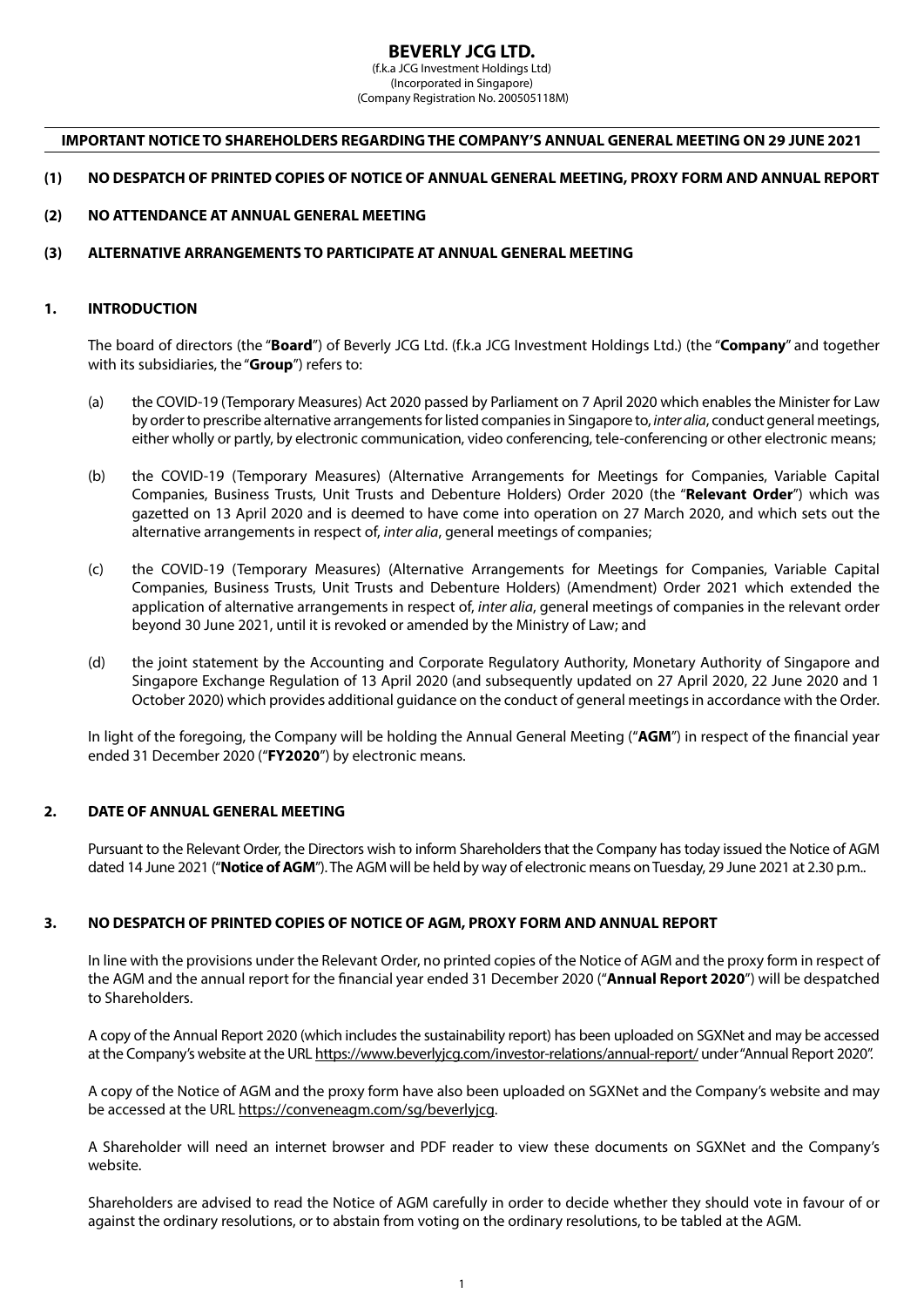## **4. NO ATTENDANCE AT AGM**

Due to the COVID-19 outbreak in Singapore, Shareholders will not be allowed to attend the AGM. Instead, alternative arrangements have been put in place to allow Shareholders to participate at the AGM by (a) watching the AGM proceedings via "live" webcast or listening to the AGM proceedings via "live" audio feed, (b) submitting questions in advance of the AGM, and/or (c) voting by proxy at the AGM. Please see paragraph 5 below for these alternative arrangements.

# **5. ALTERNATIVE ARRANGEMENTS**

The following are the alternative arrangements which have been put in place for the AGM:

*(a) "Live" webcast and "live" audio feed* 

The Company's Executive Chairman and Chief Executive Officer, Dato' Ng Tian Sang @ Ng Kek Chuan, will conduct the proceedings of the AGM by way of electronic means. In the event that the Chairman is unable to conduct the proceedings of the AGM due to technical or other issues, another Director of the Company will conduct the proceedings of the AGM in their place. Shareholders will be able to watch these proceedings through a "live" webcast or listen to these proceedings through a "live" audio feed via their mobile phones, tablets or computers. In order to do so, Shareholders must follow these steps:

• Shareholders who wish to watch the "live" webcast or listen to the "live" audio feed must pre-register by 2.30 p.m. on 26 June 2021, at the URL https://conveneagm.com/sg/beverlyjcg.

Following the authentication of the Shareholders' status as shareholders, authenticated Shareholders will be able to use their login details created during the registration process to access the webcast and audio feed of the proceedings of the AGM at the URL https://conveneagm.com/sg/beverlyjcg. Non-validated members will receive an email informing them of the invalid status by 28 June 2021. Members are reminded that the AGM proceedings are private. As such, shareholders should not share their login details to access the "live" webcast or "live" audio feed of the AGM proceedings to anyone else. Recording of the "live" webcast of the AGM proceedings in whatever form is also strictly prohibited.

*(b) Submission of questions in advance*

Shareholders may also submit questions related to the resolutions to be tabled for approval at the AGM:

- All questions must be submitted by 2.30 p.m. on 26 June 2021:
	- via the pre-registration website at the URL https://conveneagm.com/sg/beverlyjcg;
	- in hard copy by sending by post and lodging the same at the office of our Share Registrar, Boardroom Corporate & Advisory Services Pte. Ltd., at 50 Raffles Place, #32-01, Singapore Land Tower, Singapore 048623; or
	- by email to *ir@jcg-investment.com.*
	- Shareholders will need to identify themselves when posing questions by email or by mail by providing the following details:
		- the Shareholder's full name as it appears on his/her/its CDP/CPF/SRS share records;
		- the Shareholder's NRIC/Passport/UEN number;
		- the Shareholder's contact number and email address; and
		- the manner in which the Shareholder holds his/her/its Shares in the Company (e.g. via CDP, CPF or SRS).

Please note that the Company will not be able to answer questions from persons who provide insufficient details to enable the Company to verify his/her/its shareholder status.

• The Company will endeavour to provide its responses to substantial queries and relevant comments from Shareholders relating to the agenda of the AGM prior to, or during, the AGM via publication on SGXNET and the Company's corporate website at the URL https://www.beverlyjcg.com/, or by the Chairman at the AGM. The Company will also address any subsequent clarifications sought, or follow-up questions, prior to, or during, the AGM in respect of substantial and relevant matters. Where there are substantially similar questions the Company will consolidate such questions; consequently not all questions may be individually addressed.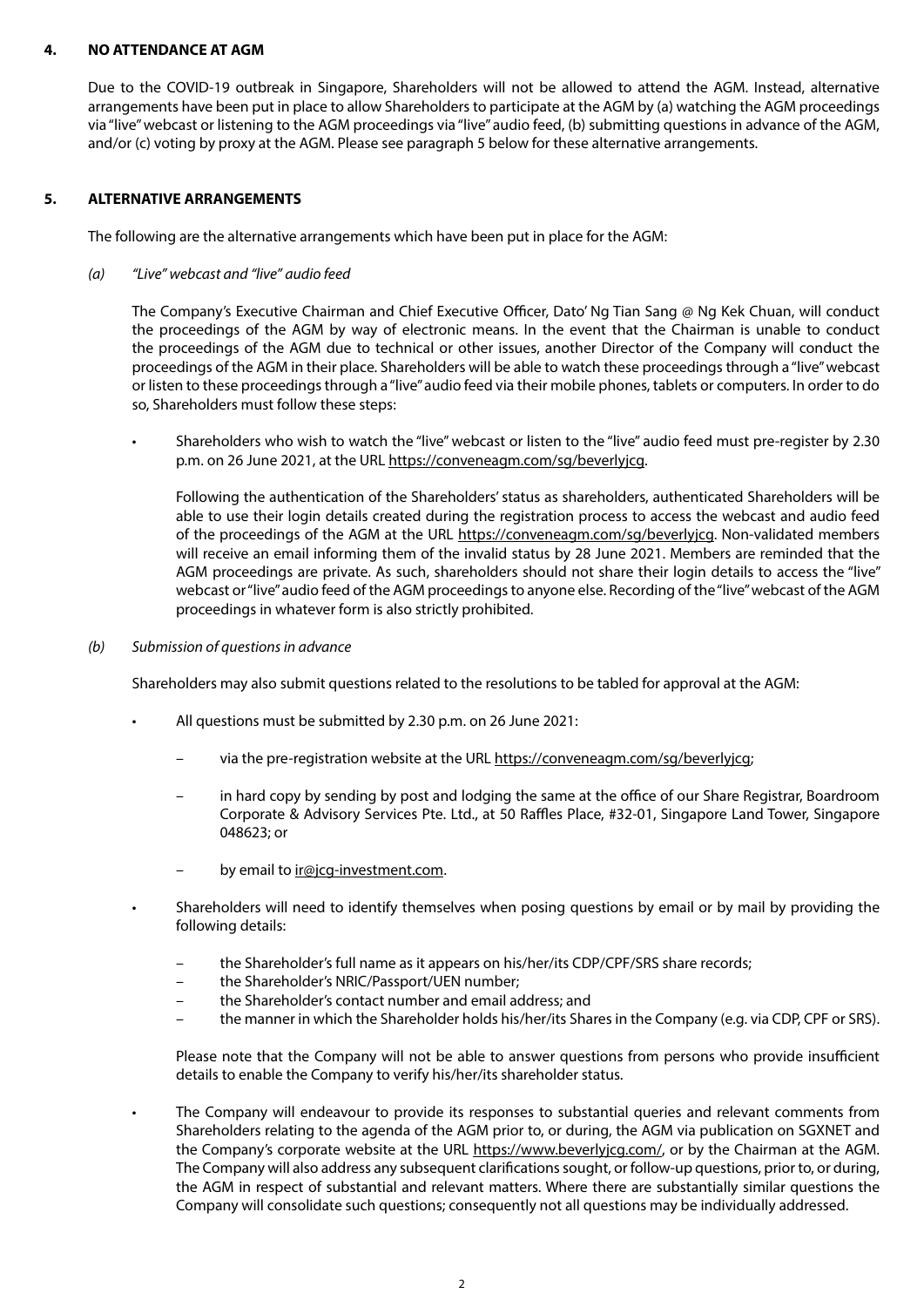- Although the deadline for submitting questions is 2.30 p.m. on 26 June 2021, shareholders are, however, encouraged to submit their questions in accordance with the paragraphs above earlier than 2.30 p.m. on 26 June 2021 so that they may have the benefit of the answers to their questions (where substantial and relevant to the agenda of the AGM) prior to submitting their proxy forms.
- The Company will, within one month after the date of the AGM, publish the minutes of the AGM (including the Company's responses to the substantial queries and relevant comments received from Shareholders, which are addressed during the AGM) on SGXNet and the Company's website, and the minutes will include the responses to the questions referred to above.
- Please note that Shareholders will not be able to ask questions at the AGM "live" during the webcast and the audio feed, and therefore it is important for Shareholders to submit their questions in advance of the AGM.

#### *(c) Proxy voting*

Shareholders will not be able to vote online on the resolutions to be tabled for approval at the AGM. Instead, if Shareholders (whether individual or corporate) wish to exercise their votes, they must submit a proxy form to appoint the Chairman of the AGM to vote on their behalf:

- Shareholders (whether individual or corporate) appointing the Chairman of the AGM as proxy must give specific instructions as to his manner of voting, or abstentions from voting, in the proxy form, failing which the appointment will be treated as invalid.
- The proxy form can be submitted to the Company in hard copy form or by email:
	- if in hard copy and sent by post, the proxy form must be deposited at the office of our Share Registrar, Boardroom Corporate & Advisory Services Pte. Ltd., at 50 Raffles Place, #32-01, Singapore Land Tower, Singapore 048623; or
	- if by email, the proxy form must be received by the Company at  $ir@icq-investment.com$ ,

in either case, not less than 48 hours before the time for holding the AGM, and in default the instrument of proxy shall not be treated as valid.

• Persons who hold their Shares through relevant intermediaries as defined in Section 181 of the Companies Act, Chapter 50 of Singapore (including CPF or SRS investors) and who wish to participate in the AGM ("**Relevant Intermediary Participants**") by (a) observing and/or listening to the AGM proceedings via the "live" webcast or the "live" audio feed in the manner provided in paragraph 5(a) above; (b) submitting questions in advance of the AGM in the manner provided in paragraph 5(b) above; and/or (c) appointing the Chairman of the AGM as proxy to attend, speak and vote on their behalf at the AGM, should contact the relevant intermediary (which would include, in the case of CPF and SRS investors, their respective CPF Agent Banks and SRS Operators) through which they hold such shares as soon as possible in order to facilitate the necessary arrangements for them to participate in the AGM. CPF or SRS investors who wish to appoint the Chairman of the AGM as proxy should approach their respective CPF Agent Banks or SRS Operators to submit their votes by 2.30 p.m. on 18 June 2021 in order to allow sufficient time for their relevant intermediaries to in turn submit a proxy form to appoint the Chairman of the AGM to vote on their behalf not less than 48 hours before the time for holding the AGM.